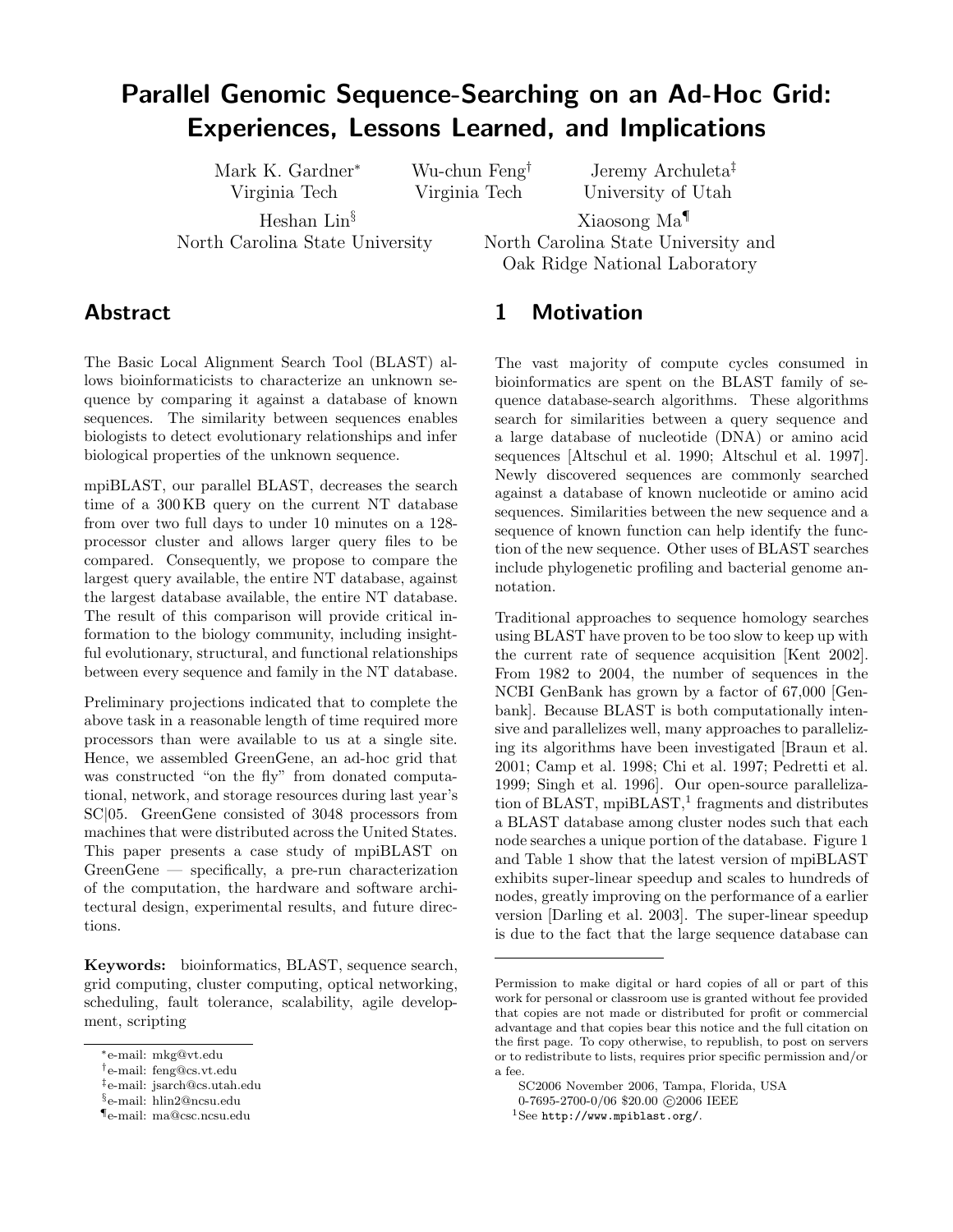

Figure 1: Speedup of mpiBLAST (Version 1.4)

be segmented and fit into the aggregate memory of the nodes, therefore eliminating I/O which is orders of magnitude slower than memory accesses.

Currently, the largest database against which a sequence may be compared is the nucleotide (NT) database containing GenBank, EMB L, D, and PDB sequences. The database is an unordered ASCII flat file that is updated daily and has grown to more than 14 GB as of November 2005. When biologists need to catalog an unknown sequence, they use BLAST to search against the database. If the sequence is not found, the new sequence is added to the end of the database file, making the unordered file larger.

Because of the importance of the NT database, we propose searching each sequence in the NT database against the complete NT database itself as a service to the bioinformatics community and to stress-test mpi-BLAST. By sequencing the NT database against itself, we hope to make the biological information contained in the NT database more useful to researchers by enabling a Google-like indexing structure. Such a structure could increase search-speed times by a factor of 100 while at the same time providing up to a 20-fold compression in the size of the database [Gans 2005]. Furthermore, it would also allow searches to be conducted in a nonlinear manner.

Preliminary projections indicate that to complete the above task within a reasonable amount of time requires more processors than are available to us at a single site. That is, assuming a dedicated cluster supercomputer with 128 processors that computes a result every 10 minutes on average (based upon a linear extrapolation of the execution time as a function of the number of nodes from Figure 1), matching all 3.5 million sequences in the NT database against the NT database would take over 408 days. Therefore, to make this problem

|                | Execution  |         |
|----------------|------------|---------|
| Nodes          | Time (sec) | Speedup |
| 1              | 176,880    | 1.00    |
| 2              | 68,640     | 2.58    |
| $\overline{4}$ | 39,109     | 4.52    |
| 8              | 7,730      | 22.88   |
| 16             | 3,683      | 48.03   |
| 32             | 2,321      | 76.21   |
| 64             | 1,021      | 173.24  |
| 128            | 579        | 305.49  |

Table 1: Speedup of mpiBLAST 1.4 vs. BLAST

more computationally tractable, we leveraged the fact that mpiBLAST is highly parallel and proposed running mpiBLAST over a grid with sufficient computational, network, and storage resources. But what kind of grid should we use?

One way of obtaining large quantities of resources for a highly parallel computation is to take the desktop grid approach. Projects, such as SETI@home [SETI@home] and Folding@home [Folding@home], have shown that desktop grids are a viable way to obtain high parallelism at low cost. Because people are willing to donate the spare cycles on their machines for good causes, the costs associated with desktop grids are often very low. However, we discounted this approach for several reasons.

First, it takes time and publicity to foster enough participation that significant resources become available. Second, the resource requirements to successfully compute some sequence matches are much greater than what can be expected of machines in a desktop grid. SETI@home clients (or workers) operate on fixed-size work units that are roughly 350KB in size while mpi-BLAST clients (or workers) search with variable-size work units (i.e., queries) that can range in size from a handful of bytes to as much as 80 MB and generate megabytes to gigabytes of output. In addition, a sizable chunk of the NT database must also be distributed to each mpiBLAST client before sequence search can even commence, resulting in a substantial data-movement problem that SETI@home does not have. Third, SETI@home is embarrassingly parallel; mpiBLAST is not. mpiBLAST achieves super-linear speedup by segmenting the database to fit in the aggregate memory of the nodes, thereby eliminating costly I/O accesses. However, database segmentation also increases the dependencies between parallel tasks in a query because the final results for each query must be obtained by consolidating intermediate results from many tasks. Finally, the highly skewed and unpredictable distribution in sequence-search times for queries, combined with the heterogeneity of distributed personal computers, would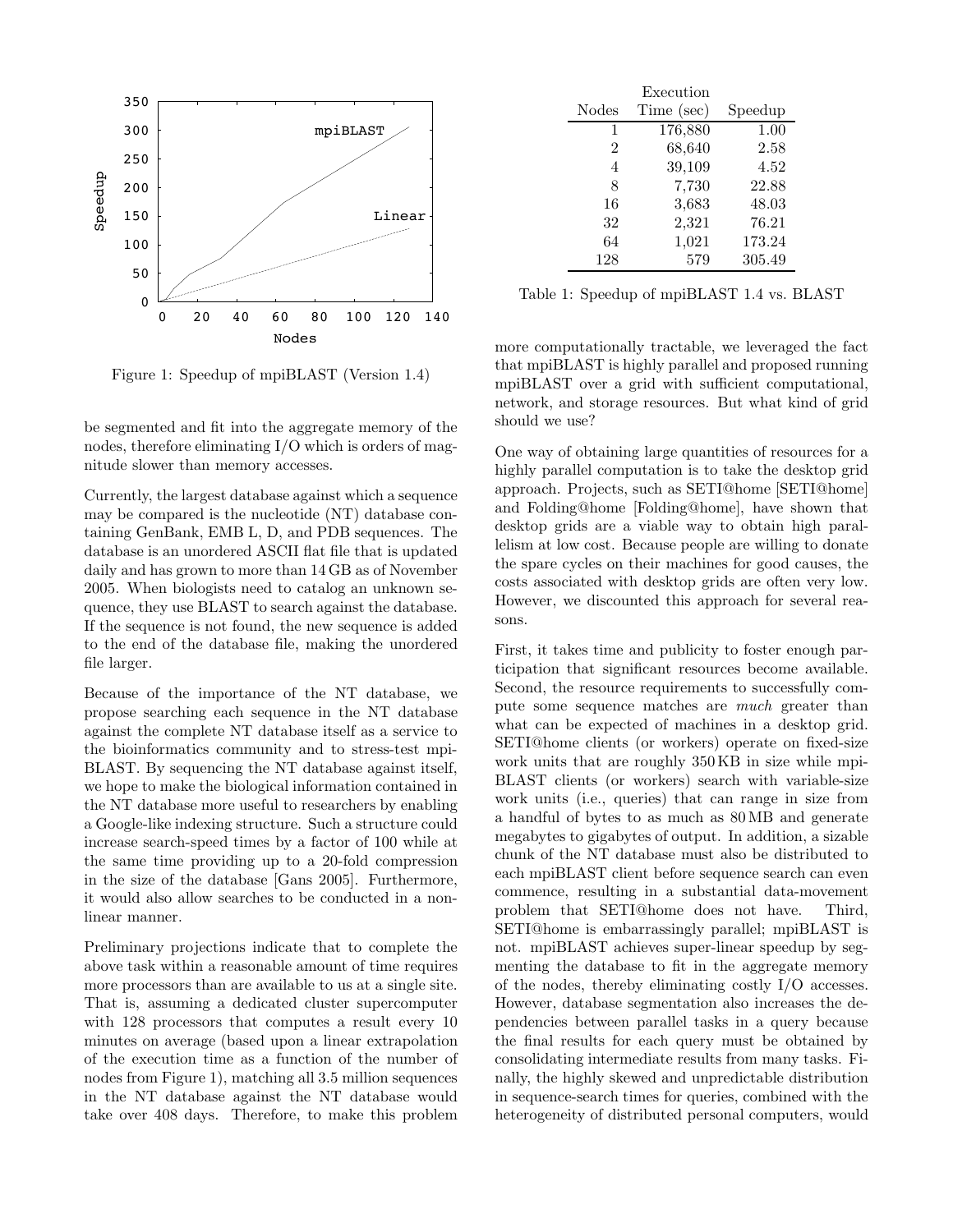require high capacity in caching and processing intermediate result data, which is not easy to achieve efficiently in the @home model.

Consequently, our approach aggregates sufficient supercomputing resources (a la the TeraGrid) to solve the problem. Grid frameworks, most notably Globus [Foster and Kesselman 1997], have been developed to aggregate such resources into a computational grid. Indeed, a version of mpiBLAST for Globus, mpiBLASTg2 [mpiBLAST-G2], already exists. However, we were unable to take advantage of mpiBLAST-g2 and existing grid frameworks at the time for a multitude of reasons: OS incompatibility, hierarchical scheduling, lack of a "grid"ified version of mpiBLAST-PIO (an extended version of mpiBLAST with parallel I/O capabilities), heterogeneous security across administrative domains, and time pressures. Each of these is elaborated upon below.

First, the aforementioned grid frameworks were neither available nor well-tested on Mac OS X and 64 bit Linux OS, respectively. And unfortunately, both of these operating systems made up a sizable majority of the supercomputing resources that we had available to us during the week of SC|05 in Seattle. Second, computing the NT-versus-NT alignments required a hierarchical scheduler. The bottom level of the scheduler, functionality that is available in grid toolkits, executed queries against the NT database. The top level scheduled queries across the bottom-level toolkits, collected the results, and re-scheduled queries to accommodate resource failures. None of the available grid toolkits provided this aspect of hierarchical scheduling. (However, this required capability appears to be under development at the Edinburgh Parallel Computing Centre (EPCC) [EPCC a; EPCC b] but does not appear to be released.) Third, mpiBLAST-PIO [Lin et al. 2005], our extended version of mpiBLAST with parallel I/O capabilities that dramatically improves scalability, has not yet been ported to the grid frameworks. Fourth, security and administrative concerns prevented the installation of the frameworks and the opening-up of holes in institutional firewalls. Finally, given the time pressures of building and running on an ad-hoc grid during the week of SC|05, coupled with the above issues, we decided to create our own "ad-hoc grid software" as all we required was a simple system for distributing queries, executing mpiBLAST (or more specifically, mpiBLAST-PIO), and gathering results.

Consequently, we assembled "GreenGene" — an ad-hoc grid that was effectively constructed on-the-fly from donated computational, network, and storage resources during last year's  $SC|05<sup>2</sup>$  In the remainder of the pa-

|                | Sequence      |           |            |
|----------------|---------------|-----------|------------|
| Group          | Length $(KB)$ | Count     | Percentage |
| G <sub>1</sub> | $0 - 5$       | 3,305,170 | 95.66      |
| G <sub>2</sub> | $5 - 50$      | 87,506    | 2.53       |
| G <sub>3</sub> | $50 - 150$    | 25,960    | 0.75       |
| G <sub>4</sub> | $150 - 200$   | 26,524    | 0.77       |
| G <sub>5</sub> | $200 - 500$   | 9,592     | 0.28       |
| G6             | > 500         | 248       | 0.00007    |
| Total          |               | 3,455,000 | 100.00     |

Table 2: Composition of the NT Database

per, we will discuss the problem of sequence searching NT-against-NT in greater detail, the hardware and software architecture of GreenGene, and finally the results obtained from running the experiment during SC|05.

## 2 Computing "NT-Complete"

Performing a sequence alignment search is a computationally intensive undertaking with resource usage in time and space that depend on both the input query and the database. Table 2 shows the composition of the NT database at the time we began the project in October 2005. There were approximately 3.5 million sequences in the database. Of those, 95.66% were 5 KB in size or less. Nearly all the remaining sequences were between 5 KB and 500 KB. Only a few sequences exceed 500 KB in size. Because the execution time, memory requirements, and output size are some function of the input sequence length and the database size, the project looks to be a straightforward problem. That is, given enough processors, it should be easy to divide the sequences and the database segments across the nodes and compute the results. Naturally, real life is somewhat more complicated.

The BLAST algorithm employs heuristics to decrease the computation time, as compared to the precise Smith-Waterman algorithm [Smith and Waterman 1981], but at the cost of decreased sensitivity. Yet even with the performance improvement obtained via the heuristics, along with our parallelization of BLAST, a comparison of a 300 KB query with 441 sequences (none of which are found in the NT database) to the NT database takes over an hour to complete on 16 desktop-equivalent nodes. The NT database is 50,000 times larger with 8,000 times as many sequences, and the comparison against itself will take even longer to execute because each sequence is found in the database and is guaranteed to have close matches which are expensive to compute. Furthermore, the heuristic nature

<sup>2</sup>GreenGene is a tongue-in-cheek reference to Green Destiny [Feng 2003], our previous energy-efficient supercomputer used

to run mpiBLAST, and the system's capability for performing genomic searches.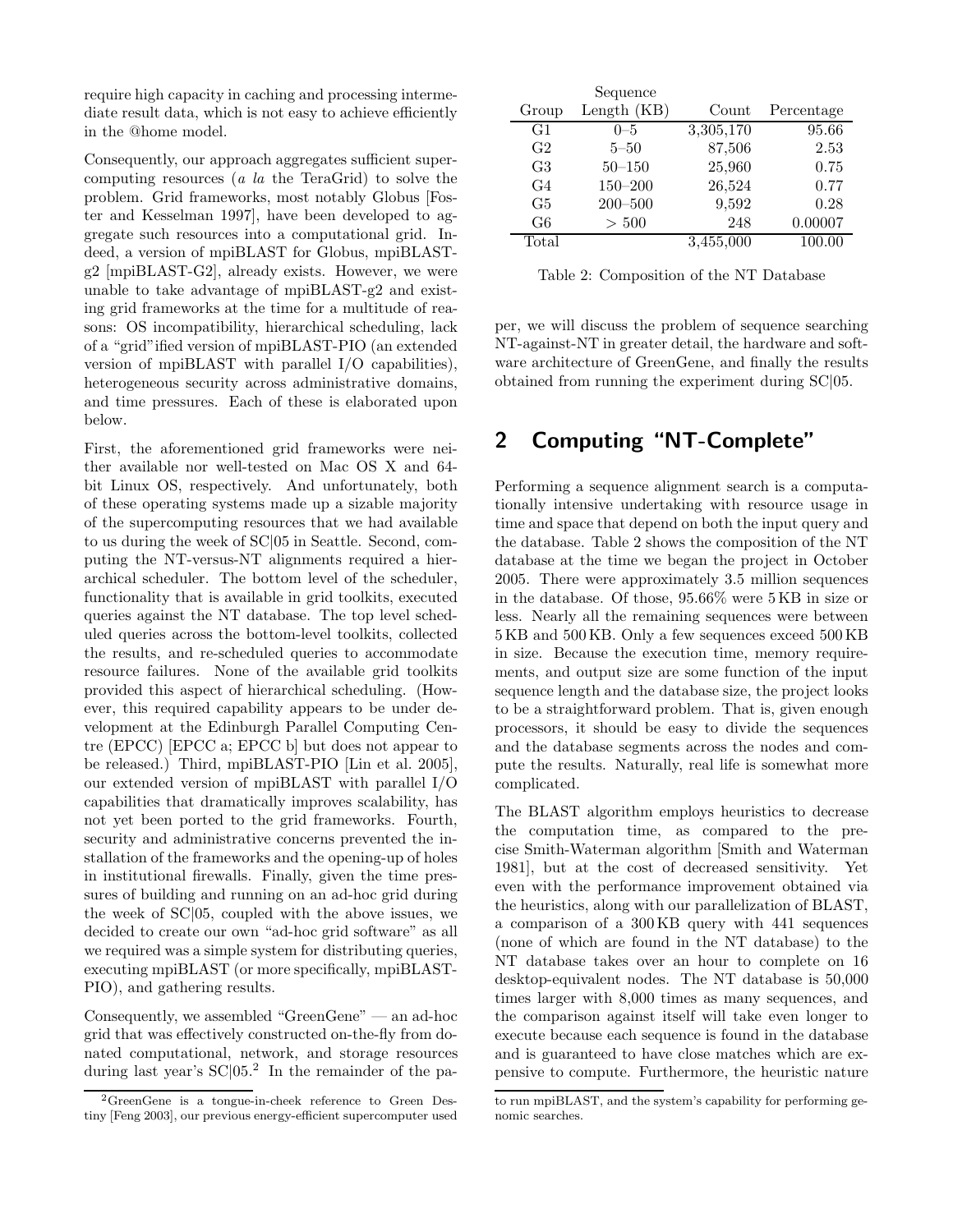|                | Sample Input |       | Sample Output |                   |       |              | Complete NT-to-NT Output |                |
|----------------|--------------|-------|---------------|-------------------|-------|--------------|--------------------------|----------------|
|                | Seq          | Query |               | Time              | Size  | Time per CPU | Output                   | CPUs to finish |
| Group          | Count        | (KB)  | CPUs          | $(\mathrm{secs})$ | (MB)  | sec)         | (GB)                     | during $SC 05$ |
| G1             | 909          | 1,107 | 32            | 4,496             | 342   | 133.144      | 1,139                    | 1,110          |
| G <sub>2</sub> | 91           | 1,060 | 32            | 5.127             | 558   | 48,410       | 593                      | 403            |
| G <sub>3</sub> | 2            | 254   | 64            | 28,154            | 2,163 | 5,450,612    | 23,555                   | 45,422         |
| G4             |              | 1,260 | 32            | 7.941             | 1,117 | 252,450      | 3.995                    | 2,104          |
| G5             | 4            | 1,012 | 64            | >36,000           |       |              |                          |                |
| G6             |              |       |               |                   |       |              |                          |                |
| Total          |              |       |               |                   |       | >5.884.615   | >29,282                  | >49,038        |

† Did not complete. § Unknown. Test cluster too small to run.

Table 3: Estimating the CPU Count Needed to Finish During SC|05 and Resulting Output Size

of the BLAST algorithm also leads to a weaker correlation between the sequence length and the resources needed (e.g., CPU cycles, memory, and disk space), which makes resource prediction more difficult.

In order to estimate the resource requirements for the project, we randomly selected sequences from each group in Table 2 to form a query and perform the search. The results are shown in Table 3. The query in group G3 is limited to only two sequences that happen to be particularly difficult to complete given the amount of memory that they require to run to completion. Furthermore, both sequences are very similar to many sequences in the database, and hence, require a lot of computation to find all the matches. As a result, the query requires 64 processors rather than 32 and takes nearly 8 hours to complete. The sample selected for group G5 was also found to contain particularly hard sequences and did not complete within 10 hours (the maximum time of the PBS scheduler on a testbed cluster). Likewise, sufficient processors were not available until SC|05 to execute the sample runs from group G6.

The preliminary results suggest that some of the sequences in the NT database are particularly hard and will take a long time to complete. The troublesome sequences have two characteristics in common: they are larger than 5 KB, and they closely match many sequences in the database. This causes the nodes to buffer large quantities of intermediate results, much larger than the average output per node would suggest, causing a shortage of memory on the node. <sup>3</sup> One particularly hard sequence has a memory footprint that exceeds 1.7 GB on at least one node.

Another difficult sequence, which took 5.2 hours to complete when re-run on 90 nodes, generates 1.8GB of output even though the input is only 122KB in size. The RAM usage on at least one node exceeded 1.3 GB even though the average output per node is only 20.5MB  $(1.8 \text{ GB} / 90)$ . Increasing the number of nodes from 64 to 90 increased the amount of buffering available for intermediate results and allowed the sample query to complete.

Why does BLAST buffer so many intermediate results, especially since it greatly increases memory requirements and prevents job completion? The buffering is necessary to sort the results according to their scores and select the N (typically 500) best matches in order to present the most useful results first. Besides consuming large amounts of memory, it is this final pass through the intermediate results that prevents BLAST from being embarrassingly parallel.

An alternative approach to estimating the execution time and output size is to exploit the fact that BLAST performs searches in two phases [Altschul et al. 1990]. In the first phase, BLAST compares the query sequence with database sequences at the word level to identify high scoring pairs (hits), which are word pairs of fixed length (normally 11 for DNA sequence search) with similar score beyond a certain threshold  $T$ . In the second phase, these hits are then extended to find the result matches (maximal segment pairs). Therefore, executing only the first phase can provide an estimate of the maximum number of hits without having to execute the more expensive second phase, thus making it an attractive potential predictor as it inherits some internal information from BLAST algorithm.

To test the hypothesis that the number of hits computed in the first phase generates better execution time and output size estimates, we collect sequence length and number of database hits as the X (or "input") variables and execution time and output file size as the Y (or "output") variables for 500 randomly selected sequences. We model these sample data with linear regression and present the resulting statistics in Table 4. The minor differences in mean square error (less than 5% for both output size and execution time prediction) suggests that using the number of database hits from

<sup>3</sup>BLAST already discards matches with scores below a threshold, otherwise all matches would need to be buffered.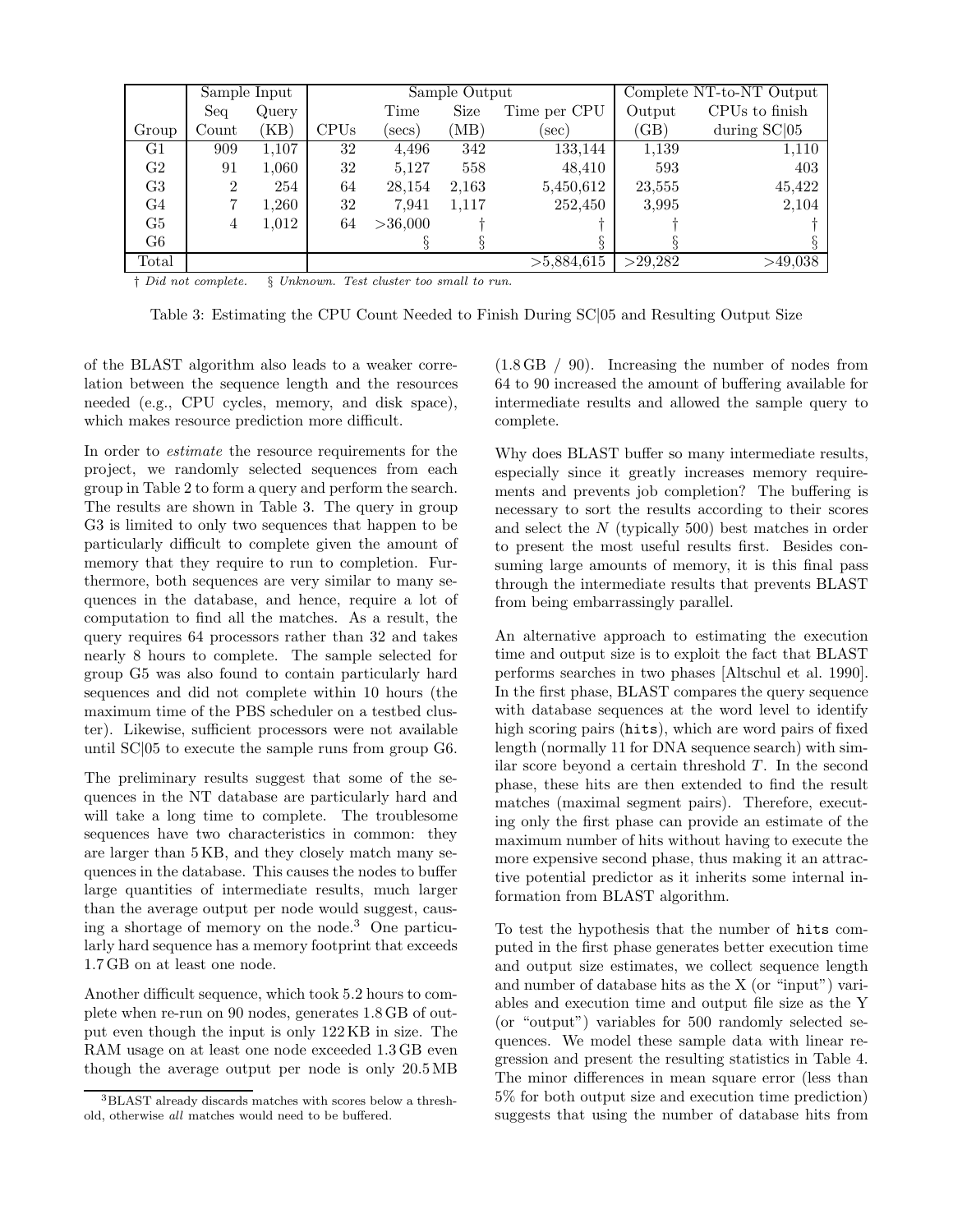|                                  |             | Coefficients |           |            |                             |
|----------------------------------|-------------|--------------|-----------|------------|-----------------------------|
|                                  | Correlation | X Variable   | Intercept |            | P-value   Mean Square Error |
| $X = Length, Y = Output Size$    | 0.628       | 0.713        | $-2.611$  | $2.98E-56$ | 34376702.468                |
| $X = Hits, Y = Output Size$      | 0.643       | $5.72E-0.5$  | 216.167   | $1.34E-59$ | 33332554.787                |
| $X = Length, Y = Execution Time$ | 0.671       | 0.004        | 2.020     | 8.74E-67   | 893.667                     |
| X=Hits, Y=Execution Time         | 0.691       | 3.29E-07     | 3.235     | 3.88E-72   | 850.609                     |

Table 4: Sequence Length vs. Estimated Matches as Predictor

the first phase of the BLAST calculation does not produce a better predictor than does the sequence length.<sup>4</sup> Therefore, we choose to use the sequence length as the predictor rather than partially executing BLAST to obtain hit counts, especially since hits are not a significantly better predictor of execution time and output size.

Returning to the question of estimating the resources needed to complete the project, if all of the sequences in the database require as much effort as those in the sample from group G3, the complete NT-against-NT alignment would take around 1,561 years (3.9 hours per G3 query multiplied by 3.5 million queries), an intractable task even if the database were static. Fortunately, preliminary results indicated that many queries execute quickly and produce small amounts of output. This pattern was particularly true of queries in G1. Since the queries in G1 constituted the bulk of the NT database, there was hope that the project would complete by the end of SC|05.

# 3 Hardware Architecture

Because each query could be run independently of the others, low-latency communication was not required to achieve good performance. This was fortunate because the supercomputing hardware that was made available to us for this project was located, for the most part, on the west and east coasts of the United States, as shown in Figure 2.

The GreenGene ad-hoc grid has a hierarchical organization resembling a constellation architecture. Clusters at each of the four physical sites were connected to highspeed wide-area network (WAN) connections via National LambdaRail (NLR) or Internet2 via Abilene. The clusters and their sponsoring organizations are listed in Table 5. Below we provide more detail about each of the clusters and their wide-area connections to the rest of

| Cluster       | Organization  | Location       |
|---------------|---------------|----------------|
| System X      | Virginia Tech | Blacksburg, VA |
| TunnelArch    | Univ. of Utah | SLC, UT        |
| LandscapeArch | Univ. of Utah | SLC, UT        |
| DuPont        | Intel         | DuPont, WA     |
| Jarrell       | Intel         | Seattle, WA†   |
| BladeCenter   | Intel         | Seattle, WA†   |
| Panta         | Panta Systems | Seattle, WA†   |

† On exhibit at SC|05

Table 5: Clusters Making Up GreenGene

the GreenGene infrastructure. All these resources were temporarily integrated during the week of SC|05 into a functioning ad-hoc grid.

To facilitate the computation, Virginia Tech generously provided exclusive access to their System X supercomputer for the week of SC|05. System X is composed of 1,100 Apple Xserve G5 nodes, each with dual 2.3-GHz PowerPC 970FX CPUs, 4-GB ECC DDR400 RAM, one 80-GB SATA local hard disk, one Mellanox Cougar InfiniBand 4x host channel adapter, and Gigabit Ethernet (GigE) network interface card. Shared storage was via the traditional network file system (NFS). The ten head nodes of System X were directly connected to NLR, and hence, the bottleneck network capacity to SCinet was ten gigabits per second (10 Gb/s). The MPI implementation that we used to run mpiBLAST was MPICH-1.2.5 [Gropp et al. 1996] with modifications for Infini-Band [InfiniBand Trade Association 2000].

The University of Utah also provided dedicated access to their clusters: TunnelArch and LandscapeArch, which are both part of the Arches metacluster. The TunnelArch cluster consisted of 63 nodes containing dual AMD Opteron 240 CPUs, 4-GB ECC DDR266 RAM, and a 40-GB IDE hard disk connected with GigE. The LandscapeArch cluster consisted of 64 nodes containing dual AMD Opteron 244 CPUs, 2-GB ECC DDR333 RAM, and a 200-GB hard disk connected with GigE. In both cases, shared storage was via the Parallel Virtual File System (PVFS) [Carns et al. 2000]. The bottleneck network capacity to SCinet is one gigabit per second (1 Gb/s) . The MPI implementation on both clusters was MPICH2 [MPICH2].

<sup>4</sup>Alternatively, we note that while the correlation between the X variables, i.e., sequence length and estimated number of matches is high (0.9942), and the correlation between the Y variables, i.e., execution time and output size, is also high (0.9583), the correlation between the X and Y variables ranges between 0.628 and 0.691.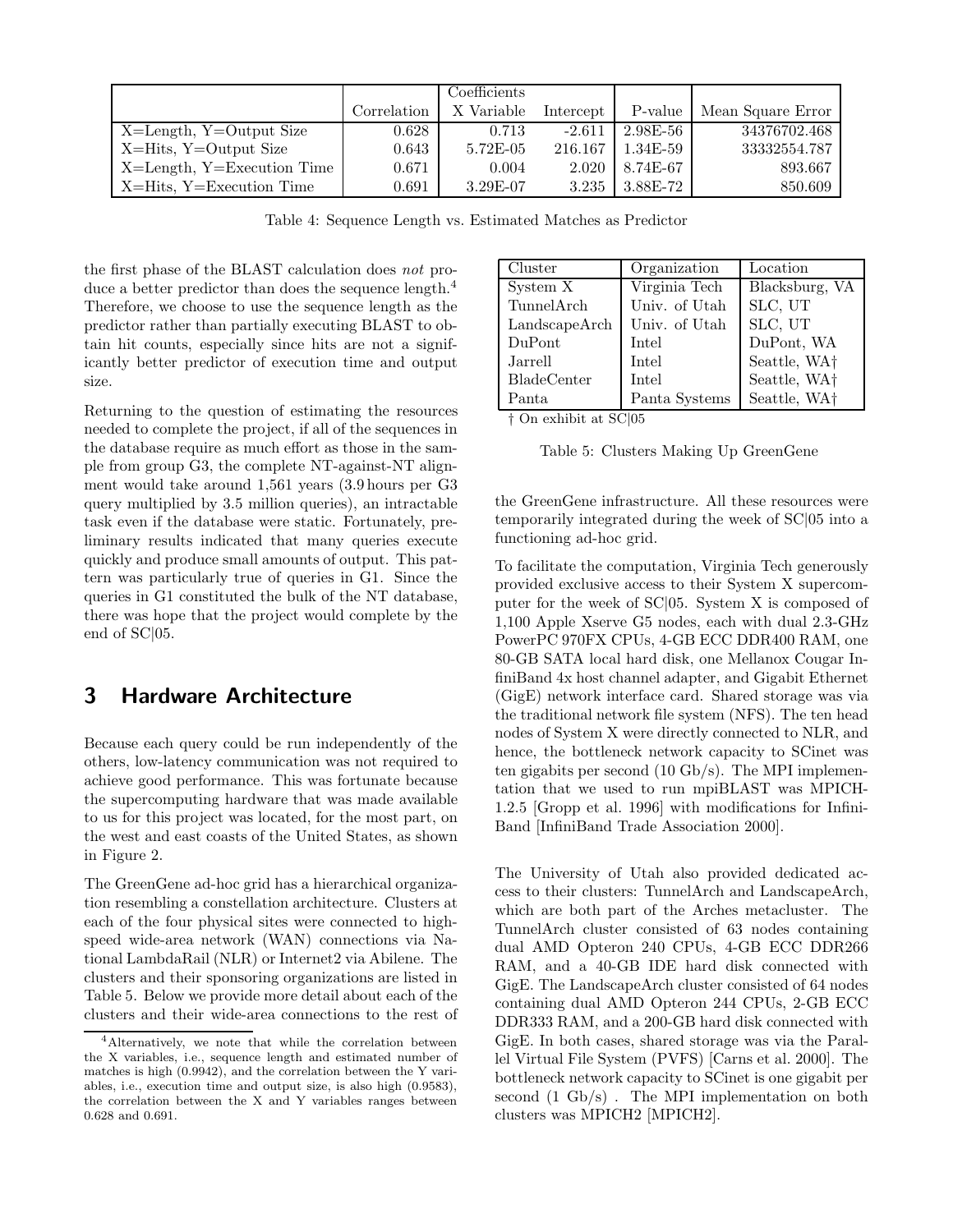

Figure 2: High-Level Architecture of the GreenGene Ad-Hoc Grid

Intel provided three clusters: the DuPont cluster, the Jarrell cluster, and the BladeCenter cluster. The DuPont cluster was a 128-node quad-core system connected with InfiniBand and Gigabit Ethernet (GigE). Only half of the system was available during the day.<sup>5</sup> During the night, the entire cluster was available. The Jarrell cluster contained 10 nodes each with dual Intel 3.4-GHz Pentium 4 CPUs, 2-GB RAM, 70-GB hard disk and dual GigE running RedHat Enterprise Linux 4U2 and Intel MPI v1.0. The BladeCenter cluster contained 14 BladeCenter nodes, nine with dual 3.06-GHz and five with dual 2.66-GHz single-core Intel Xeon CPUs. Each blade contained 2 GB of RAM, two 80-GB hard drives, and GigE.

The cluster provided by Panta Systems contained eight nodes, each with four AMD Opteron 246HE CPUs with 2-GB RAM interconnected with Infiniband and GigE running 64-bit SuSE Linux v9.3 with MVAPICH-0.9.6 [Liu et al. 2003a].

Global storage for the expected multi-terabyte output was provided as part of SC|05 StorCloud and consisted of 32 dual-3.2GHz Intel Xeons nodes driving the Lustre parallel file system [Luster] connected via GigE to each other and to the 10-Gb/s Ethernet SCinet backbone, and from there, to NLR. In addition, Intel provided 18.3 TB of raw RAID-5 storage in four disk arrays (two

units with 16 400-GB drives and two with 12 250-GB drives), and we brought a single custom-built 1.75 TB of raw RAID-5 storage in a single disk array. The Intel storage was aggregated using Intel's storage manager product. Both storages systems were formatted with the Linux XFS file system. (As we will discuss later, this storage redundancy proved to be vitally important.)

Finally, Foundry Networks provided a SuperX 10GigE switch to connect to SCinet. They also provided two GigE switches for use where needed.

With the wide variation in hardware, operating systems, shared storage, and message-passing layer implementation, interoperability was a huge concern. The Virginia Tech machine, in particular, stands out for three reasons. First, its PowerPC 970FX CPU was big endian whereas the more common AMD and Intel CPUs were little endian. Second, System X was running Mac OS X 10.2.9 Server which is not a Linux variant like the other systems. Third, System X, along with the Panta cluster, used NFS as the shared file system. Since System X comprised more than 72% of the 3,048 processor cores in GreenGene, its homogeneity had a proportionately high impact on the architectural design. For GreenGene to complete the NT-complete computation, the infrastructure had to be independent of byte order, operating system (OS), and shared file system. In addition to hardware heterogeneity, software heterogeneity played a large role, particularly the OS, MPI implementation, and mpiBLAST version.

<sup>5</sup>The entire cluster was unavailable during Bill Gate's keynote speech at SC|05.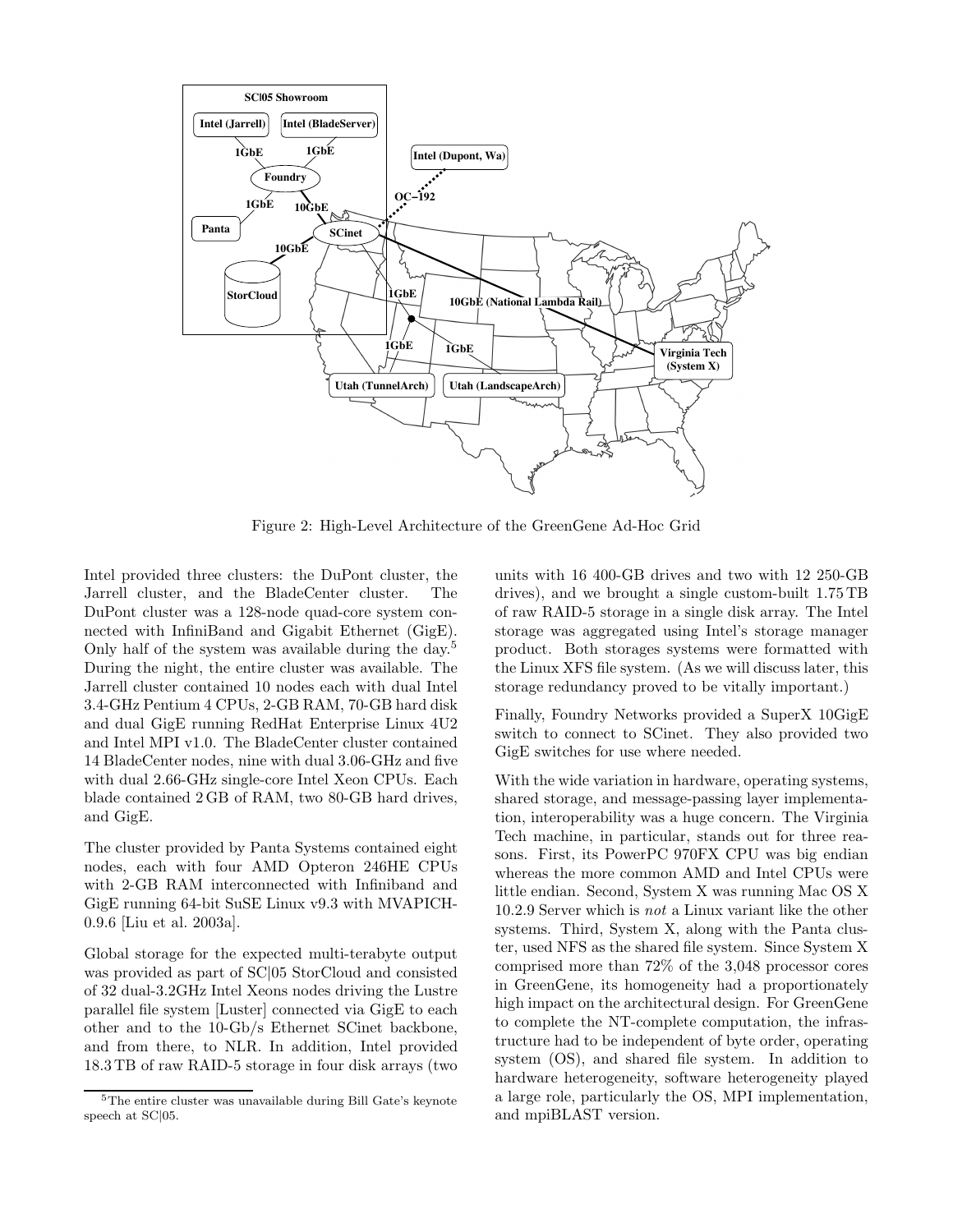# 4 "Gluecode" for the GreenGene Ad-Hoc Grid

In this section, we discuss the architecture of the software and the challenges that needed to be overcome to build a working computational grid.

### 4.1 Software Architecture

As discussed in Section 2, the key factor in ensuring that mpiBLAST runs efficiently and completes a query was the amount of RAM on the compute nodes. There must be sufficient memory for each database segment to fit into the RAM of each compute node or performance suffers due to data being fetched from disk. This implies that clusters with large amounts of RAM per node will require fewer nodes to keep the database in memory. There also must be sufficient RAM to store intermediate results. Because of the lack of a good correlation between a predictor, such as query size, and output size, it is also extremely difficult to estimate a priori how much memory a query requires for intermediate results. Therefore, we took the pragmatic approach of classifying queries at run time as "hard" or "easy" depending on whether or not they ran to completion within a reasonable amount of time using the amount of memory available. If the query did not complete, we re-ran the query on a larger group of nodes.

All of the clusters in GreenGene had multiple processors or cores per node. As is common in running parallel processes on SMP machines, we treated each core as a "virtual node" in order to make maximum use of the available compute power. Thus, a physical node on the DuPont cluster was considered to be four virtual nodes and the amount of memory per virtual node was one fourth of the total. We called the set of virtual nodes that ran a mpiBLAST job a group. The minimum size of a group, which was dependent upon the amount of memory per virtual node, ranged from 8 to 16 physical nodes depending on the cluster. As a result, each of the clusters contained several to many groups, depending on the number of nodes. The smallest cluster contained four groups and the largest contained nearly 300 for a total of over 375 groups.

Each group in GreenGene was an independent worker capable of running queries. In order to accomplish the tasks of distributing queries and accumulating results, we used a hierarchical software architecture as shown in Figure 3. The GroupMaster was responsible for running mpiBLAST to execute a query. It was also responsible for fetching queries from the SuperMaster and returning the results as the queries complete. The SuperMaster's sole function was to assign queries to GroupMasters, as



Figure 3: Software Architecture of the GreenGene Ad-Hoc Grid

appropriate, in order to balance load across the hardware running at varying speeds.

Searching hard queries against the NT database required substantial computational resources and generated a very large amount of output. mpiBLAST 1.4 (the most recent and widely used mpiBLAST version), despite its high efficiency in searching easy queries that produce a small volume of output, had limitations in dealing with hard queries. In mpiBLAST 1.4, a worker generated intermediate results after it searched a query sequence against a local database fragment. The intermediate results only contained the alignment metadata and needed to be converted to final output by combining with the corresponding sequence data. During the search, all intermediate results and their corresponding sequence data were sent to and buffered by the master. Once a query sequence was finished, the master sorted the intermediate results according to their similarity scores and converted them to produce the final output.

The above architecture resulted in two major issues. First, the result processing (converting intermediate results to final outputs) was serialized by the master. Second, the master needed to buffer all intermediate results and their corresponding sequence data, which can dramatically impact performance when the master's memory size is not large enough for buffering. These limitations made the master a potential performance and space bottleneck. As a result, mpiBLAST 1.4 performed slowly or hung when hard queries were sequencesearched.

To address the above problems, we created mpiBLAST-1.4-PIO, an enhanced version of mpiBLAST that combines mpiBLAST-1.4 with the parallel I/O capabilities of pioBLAST [Lin et al. 2005] to dramatically improve scalability and throughput when searching hard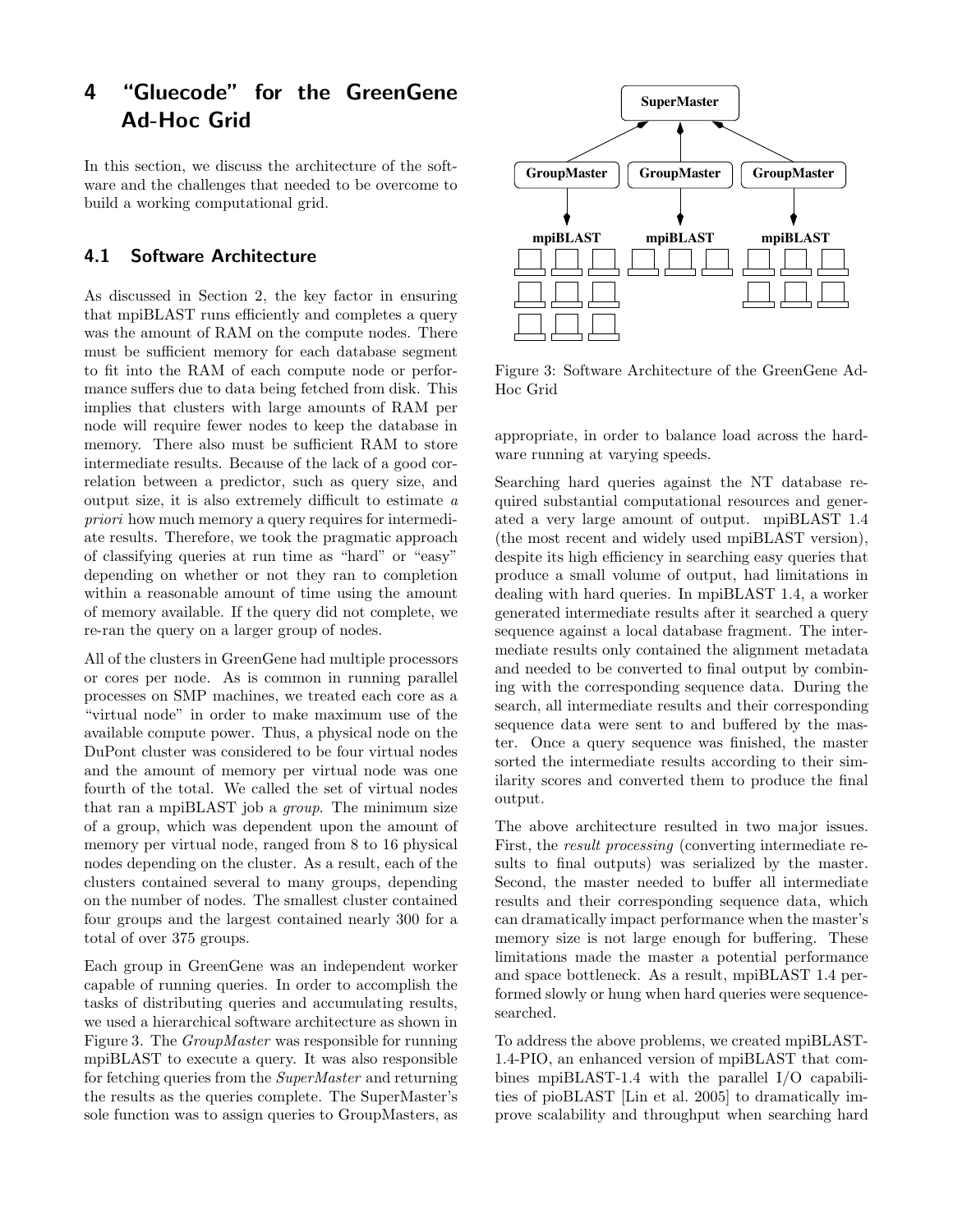queries. In mpiBLAST-1.4-PIO (hereafter referred to as mpiBLAST-PIO), after searching a fragment, workers convert their intermediate results into the final output format and send final output metadata to the master. The master figures out the output offsets for each record in the global output file and sends the information to the workers. With output offsets, workers are then able to write local output records in parallel to the file system through the MPI-IO interface. By having workers processing results in parallel and locally buffering query output, mpiBLAST-PIO removes the performance and space bottlenecks that were present in the mpiBLAST 1.4 master.

With the aforementioned parallel-write solution, mpiBLAST-PIO delivers dramatic performance improvement on parallel file systems. However, it does not perform well over NFS. This posed a new challenge for us because more than 72% of our processor resources were located on machines using NFS as the shared file system. We tackled this challenge by designing a customized version of mpiBLAST-PIO with specific optimizations for better performance on NFS. The idea is to provide pseudo-parallel-write functions for output in substitution of parallel-write APIs from the MPI-IO library. When called by workers, the pseudoparallel-write functions split output data into small messages and send them to a writer process through an asynchronous MPI communication interface. The writer process collects the output data and writes them out through the Posix I/O interface. With careful design of the asynchronous communication protocols for output data, the pseudo-parallel-write version of mpiBLAST-PIO is able to search hard queries efficiently on machines that do not have parallel file systems.

### 4.2 Addressing the Challenges

In addition to the inherent complexity of computing the complete NT-against-NT alignment, we must address an array of practical concerns in our GreenGene adhoc grid. First is the matter of heterogeneity. Heterogeneity naturally arises from the fact that GreenGene spans many different systems, each with their own hardware characteristics, system software, and administrative policies. Second is the issue of the resources residing in different administrative domains with different cybersecurity policies. Third is scalability. Scalability problems arise from overheads in inter-node communications and from inefficiencies in hardware and software implementations. Because of the large amount of resources and number of software groups, the ability to scale well is a serious concern. Fourth is the issue of fault tolerance. This is a serious problem because the probability of failure increases with the number of components in the system. The final issue is data integrity. In the end, the data must be valid for it to be useful.

#### 4.2.1 Heterogeneity and Accessibility

To solve the issue of heterogeneity and to eliminate most of the problems associated with different administrative domains, GreenGene only uses four existing, crossplatform tools – perl, ssh, rsync, and bash – to stand-up the ad-hoc grid that mpiBLAST runs on. Perl is used to write the "gluecode" scripts because it is already available on all of the clusters. As a scripting language, perl allows gluecode to be written quickly and efficiently. Standing up our GreenGene ad-hoc grid required only five scripts, which totaled only 458 lines of commented Perl code.

To handle communication between sites in order to coordinate efforts and to transfer data, a combination of ssh and rsync was employed for several reasons. First and foremost, they are readily available on all the clusters, and holes through the institutional firewalls for ssh already exist, thus greatly simplifying the deployment problem. By using ssh directly and as the underlying remote shell for rsync, we could start testing on the various clusters as quickly as accounts became available. Second, the use of ssh, a widely used secure login protocol, gives system administrators greater confidence that their systems will not be compromised. This too greatly eases the task of deployment.

Because mpiBLAST was run multiple times across each cluster, each invocation of mpiBLAST needed to be configured to not interfere with the others. The configuration was too tedious to be done by hand, especially with the very large number of mpiBLAST invocations that ran simultaneously on System X. For the purposes of configuration, GreenGene used custom bash login scripts to automatically configure the environment variables for each invocation. The perl scripts queried the shell environment variables to obtain the values needed to parameterize their execution. Using a bash login script eliminated the thankless task of configuring a separate perl script for every invocation individually and ensured that each machine had the same parameterized configuration. Furthermore, script installation was a simple matter of using scp to distribute the scripts.

#### 4.2.2 Design for Scalability

In some ways, running mpiBLAST on GreenGene is a parallel-computing dream come true. At the query level, it is nearly embarrassingly parallel and allows large numbers of queries to be run at the same time. The limit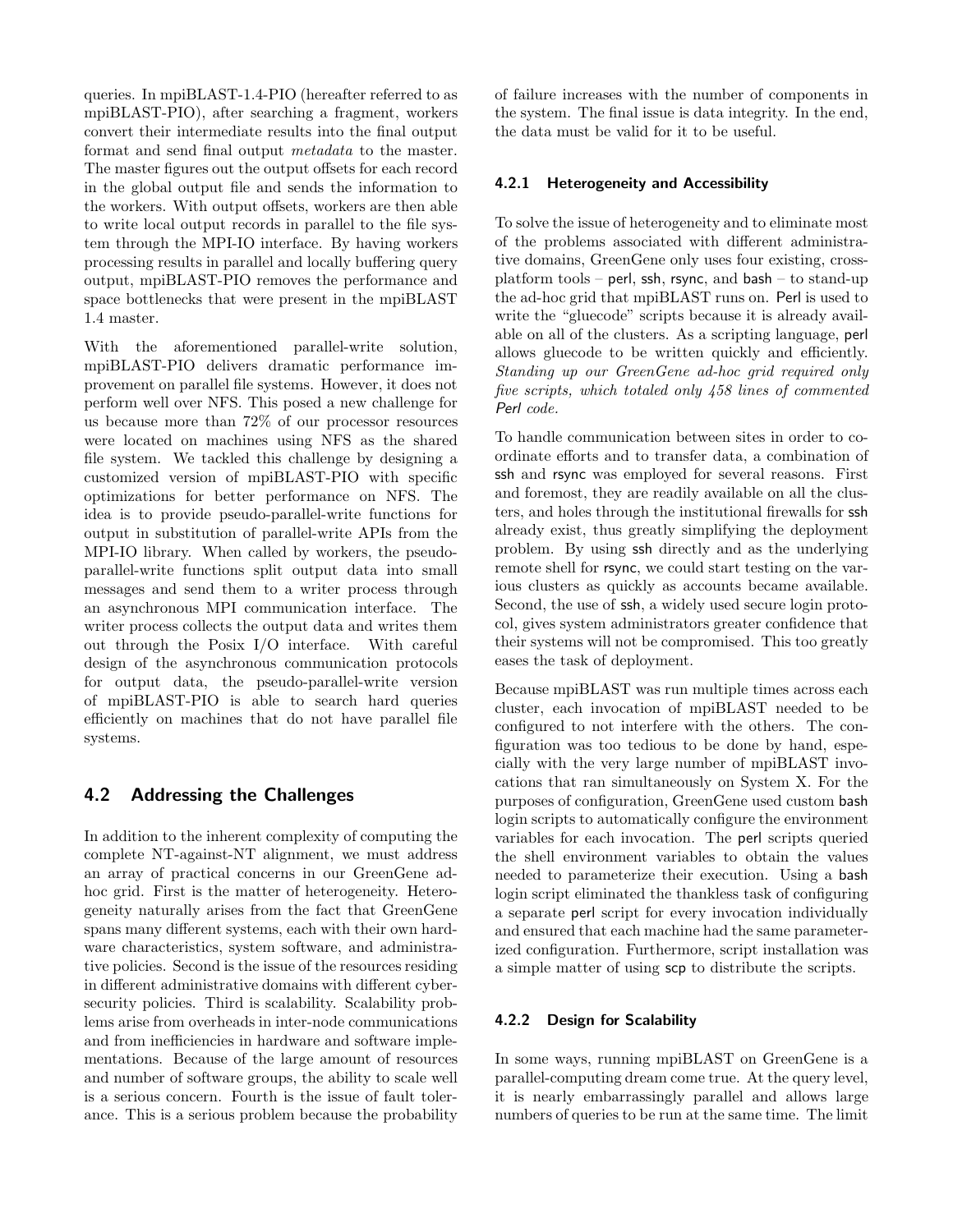is primarily the cost of distributing the queries in order to load balance and the cost of retrieving the results. As Figure 3 shows, we take a hierarchical approach to address the overhead issue. Not necessarily as apparent in the figure, is the need to invert the usual relationship that a master-slave organization, such as ours, implies. Usually, the SuperMaster would be the master and the GroupMasters would be the slaves. However, because groups reside behind firewalls, the SuperMaster is unable to initiate contact to GroupMasters. Instead the GroupMasters must assume the role of masters (communication originators) in order to allow communication through the firewall. The SuperMaster takes a more passive role.

The SuperMaster is a perl script that performs four functions: checks for new groups, assigns queries to groups, verifies the results returned, and retires the query. To hide the latency of wide-area network (WAN) connections to the clusters, the SuperMaster maintains a queue of outstanding queries for each group such that the group always has a new query available when completing the old one. (The desired length of the queue is related to the latency of the connection to the group. The higher the latency, the longer the queue required to prevent "bubbles in the pipeline.") Periodically, the GroupMasters fetch all the queries that the SuperMaster has assigned to them.

There is a single GroupMaster for each group of compute nodes. The GroupMaster is composed of three daemons: one to fetch and verify assigned queries from the SuperMaster, one to transfer the results back to the SuperMaster, and one to spawn a process that executes a mpiBLAST job. The mpiBLAST jobs execute on the compute nodes within a group. In order to determine at run time if a query is hard or not, a watchdog process that times out after 30 minutes is spawned prior to executing the query. (We chose the timeout value to be about 2–3 times the average execution time of queries from preliminary runs.) If the watchdog expires before the query completes, mpiBLAST is killed, and the query is reclassified as hard. Otherwise, the watchdog is killed when the query completes.

Another concern is data integrity. Based upon work done by Paxson [Paxson 1999] and the large amount of data expected to be transferred by the network, it is expected that a significant number of packets may be silently corrupted, i.e., a silent error every 500 GB . (By silent, we mean that TCP/IP checksums will not catch the error, thus compromising the integrity of the data.) To ensure that files are transferred successfully, both the GroupMasters and the SuperMaster check MD5 sums for the files. If any of the sums fail, the offending file is transferred again a finite number of times before setting the query aside for manual intervention and debugging.

We also save the mis-transferred files in order to classify the types of errors that are seen.

One of the main advantages of the loosely-coupled, partially-inverted, hierarchical architecture is the flexibility of adding GroupMasters as new groups become available. There can be as many GroupMasters as needed; the number is not static, but fluctuates, as needed. The flexibility also allows the system to be started incrementally and for failed nodes to be restarted from where they left off. It also allows the queries from permanently failed groups to be reassigned easily. Furthermore, the flexibility makes it possible to consolidate two or more idle groups on a cluster to form a larger group in order to tackle the hard queries. Finally, the resulting topology also reduces the load on the SuperMaster as most of the work occurs at the Group-Master level where it can scale as the number of groups grows.

The high rate of query execution on GreenGene presents another problem. Preliminary work indicates a rule of thumb of about 1 MB/s of mpiBLAST results are generated per CPU core. On the clusters with a GigE connection to the SuperMaster, this data rate will easily saturate the bottleneck link with as few as 125 cores (or about 15 groups). Even for System X with a 10- Gb/s connection to the SuperMaster, only about 1250 of the 2200 CPUs could be kept busy. Fortunately, rsync, which is used to transfer query files and results, has the capability to do on-the-fly compression. Because the query results are highly redundant, the compression ratio is between 5:1 and 7:1. This is more than enough to remove the network bandwidth from being the bottleneck. Furthermore, results are cached until several can be sent at once in order to amortize the cost of initiating a TCP/IP connection and to allow the connection to reach streaming state.

#### 4.2.3 Fault Tolerance

Fault-tolerance has been identified as one of the most serious issues inhibiting the availability and usage of largescale computing resources. Clusters with thousands of processors generally exhibit a mean time between failure of less than 10 hours [Reed 2004]. Because there are more than 3,000 processors in GreenGene, the majority of which are not in the control of the authors, we assume that the number of faults will be high. To complicate matters further, GreenGene is connected over wide-area networks (WANs) spanning the continental United States.

Traditional high-performance computing (HPC) applications, e.g., iterative numerical simulations, execute for long periods of time and build up a complex state in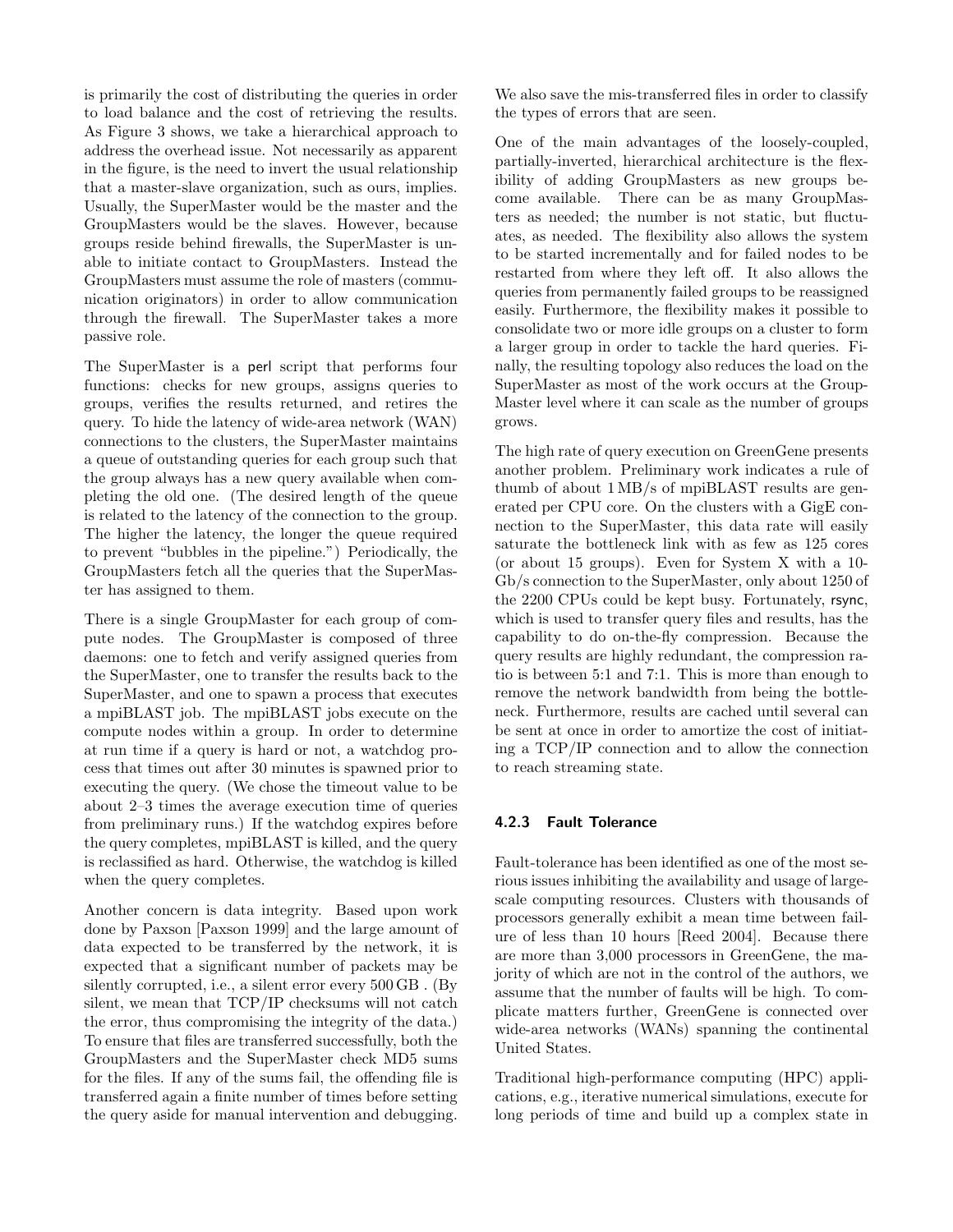

Figure 4: Query FSM on the GroupMaster

memory. Because the ratio of computation to memory state is very high, an efficient method for achieving fault tolerance is to periodically save the state of the computation to disk. Recovering from a fault consists of reloading the last checkpoint rather than re-executing the computation.

In contrast, Table 3 indicates that more than 95% of the sequences in the NT database, namely those in group G1, are likely to execute in less than 5 sec. Therefore, a checkpoint and restart approach is much less efficient than re-executing the query for most queries. Following the Google model [Barroso et al. 2003; Ghemawat et al. 2003], we have designed the system to have as many interchangeable parts (groups) as possible. Because of the potentially large cost of migrating a query to a new group, a failed computation is first re-executed on the same group. The primary issue with re-execution is the management of query status. Has the query been successfully fetched from the SuperMaster, but failed during execution? Or did the query complete successfully, but fail while transferring the results back to the SuperMaster?

The GreenGene grid software accomplishes this task by maintaining all query status on disk through a standard file system. The state for a GroupMaster is contained within a directory whose path is specified in a shell variable. Subdirectories represent the status of queries executing on the group. The file containing a query in the "queued" state would be in the queued directory, while a completed query (along with its output) would be in the completed directory. By being careful about when a query is advanced to the next state, e.g., not moving a query and its output from the the directory denoting the transfer state to the directory denoting the completed state until after the SuperMaster has indicated that the results have been received and validated via the MD5 sum, we can guarantee that no queries will be lost and that the group can resume execution after software failure. Figure 4 provides the finite state machine



Figure 5: Query FSM on the SuperMaster

for queries on the GroupMaster, realized as directories within the group directory. Likewise, the finite state machine for queries on the SuperMaster is given in Figure 5.

A detailed description of the state machines is beyond the scope of this paper. However, a few observations are warranted. First, the validity of files transferred over the network is always verified via a MD5 sum. Failed checks are re-tried a finite number of times in case the failure is due to a transient error in the network. Persistent network errors cause queries to transition to the "debug" state indicating the need for manual intervention. Second is the ease with which hard queries can be identified and handled. Since it is not possible to know the resource requirements of the queries a priori in order to schedule the queries on nodes of sufficient resources, it is not possible to schedule queries statically. When a query is too complex for a group, it cannot complete in time and is re-scheduled. On the positive side, because groups are not the same, a query that is too complex for one group may not be too complex for another. For example, a query that fails to complete before the timer on Group A due to a lack of memory ends up in the debug state and the SuperMaster re-schedules it for another group, say Group B. Because group B has twice as much memory, the query is now able to complete in the allotted time. In this manner, hard queries are identified and eventually re-assigned to higher-performing groups. If a query does not complete when re-executed on the highest-performing group, it fails and is moved to the debug directory on the Super-Master. After groups become idle, they are manually combined to form a new group and the hard queries are moved from the debug directory on the SuperMaster to the "free" (unassigned) directory where they will be re-assigned to the more powerful groups.

There are several advantages that come from using the file system to hold the state. First, the state is automatically persistent across software (and many types of hardware) failures or hiccups. Second, we are guaranteed that the tools are already installed because file system commands are necessary for any use of the machine. Third, using file system commands makes it eas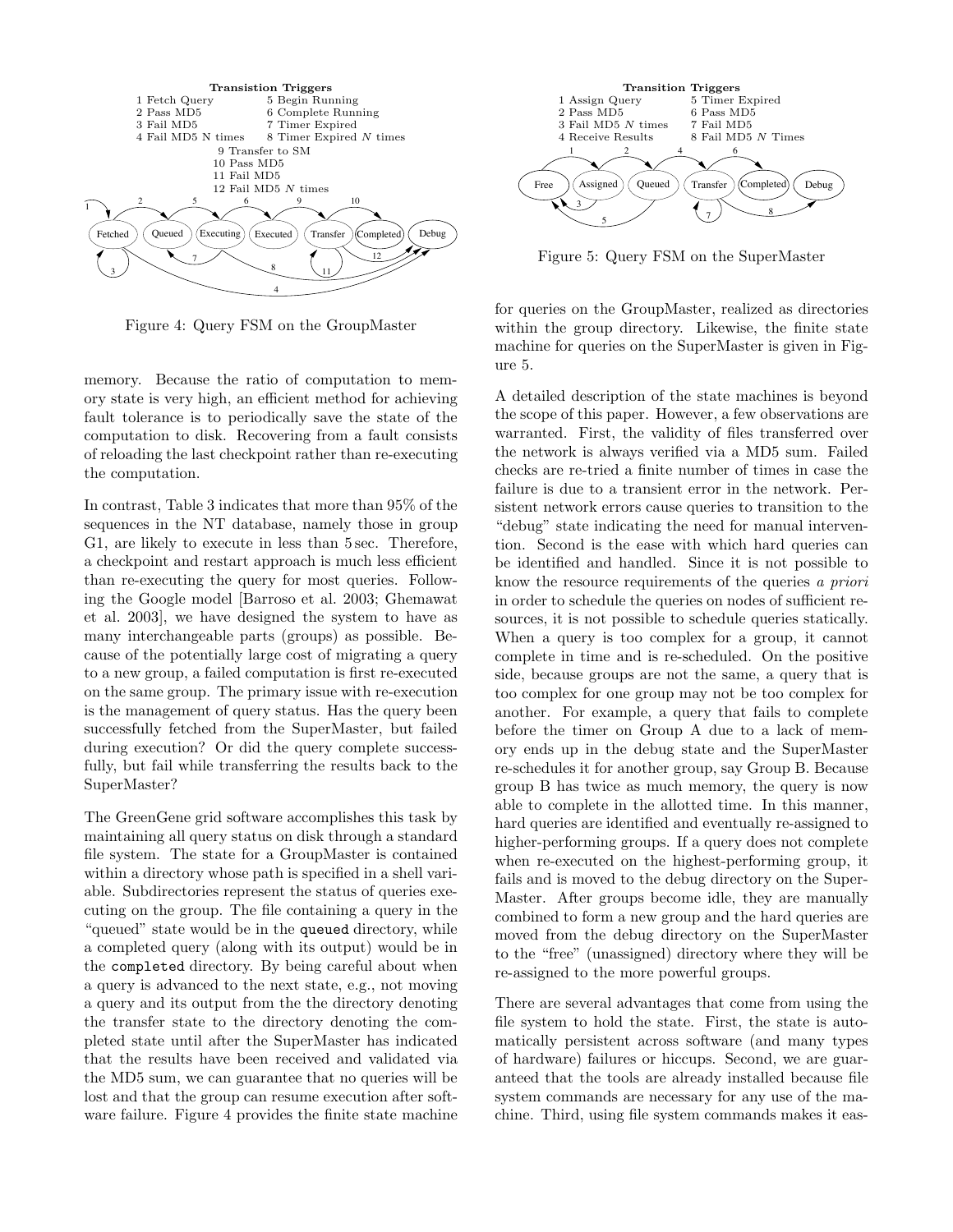>gb|AE008723.1| Salmonella typhimurium LT2, section 31 of 220 of the complete genome Length = 22294

```
Score = 46.1 bits (23), Expect = 0.054
Identities = 32/35 (91%)
Strand = Plus / Plus
```
Query: 157 ctgctgcatggcggcgcatcggtagcgctggcgga 191 ||||| || ||||||||||||| |||||||||||| Sbjct: 21920 ctgctacacggcggcgcatcggcagcgctggcgga 21954

Figure 6: Representative Query Match

ier to develop the software because the functionality of yet-to-be-created scripts can be emulated by simple file system commands on the command line. Finally, the very loosely coupled approach implied by this implementation technique makes it very easy to pre-fetch sufficient queries and cache sufficient results to accommodate transient network failures.

Clearly, there are two major concerns with using the file system to save the system state. First is the cost of performing file system operations, such as mv. As long as directories do not get too large, the cost of using the mv command is minimal. The only directories that have the potential to get too large are the directory containing the queries initially and the final directories containing the results. For the initial directory, we use a set of hierarchical directories to get the number of files per directory below 1,000. We do nothing special for the final directories. Second, there is a potential for the state to be lost if the disk fails. In the case of disk failure, we are no worse off than if we had chosen a different approach. Either way the state is lost. If instead we use an in-memory database to hold the state, the state is not necessarily persistent. If we use an ondisk database, the state will still be destroyed by disk failure.

### 5 Results and Experience

At the beginning of SC|05, the NT database contained 3,563,759 sequences. We accumulated several sequences into each query in order to amortize the setup overhead of mpiBLAST. While accumulating as many queries as possible makes the overhead of setting up a mpiBLAST computation negligible, large queries also increase the amount of work that has to be re-done if the computation failed while searching a sequence in the query. Large queries containing many sequences also reduce opportunities for load balancing across groups. Therefore, just as we did in our pre-run characterization of the computation in Table 3, sequences here are coalesced into queries targeting an average execution time of 30 minutes. As a result, each query file averages 56.8KB



Figure 7: PDF of Output File Sizes

in size, containing 52.6 sequences. Executing the query creates an output file for each sequence in the query containing the 500 best matches from the NT database.

Figure 6 presents a representative match from a query against the NT database. This match is the third best match in the output for this query against the whole database. Of particular interest is the "Expect" score, also called the E-value. The last three lines give query and subject strings with a line detailing the match in between. The numbers to the left and right of the sequences give the offset of the left and right edges within the complete sequence. The vertical bars between the query and subject show areas of perfect alignment. The figure shows that out of the 34 base pairs, only 3 are mismatched.

The sizes of the output files range from 603.4KB to over 7 GB. The mean output file size is 14.6MB and the median size is 8.28MB. Figure 7 shows the probability density function (PDF) of the size of the output files. The average output size per sequence is 284.2KB.

The probability density function of execution times, shown in Figure 8, has a similar shape to the output file-size distribution. The average execution time for a query is just shy of 9.0 minutes, with a range from 6 seconds to 1.6 hours.

The biggest issue hindering a complete sequencesearching the entire NT database against itself was global storage. When we arrived at SC|05, we discovered that setup was not scheduled until after the show started, thus preventing us from testing the system. Furthermore, only 64% of the 100 TB we asked for was available. While the StorCloud volunteers did all they could to get the file system up and stable as quickly as possible, StorCloud continued to have problems throughout the show. Fortunately, the authors and Intel both brought RAID arrays so we were able to start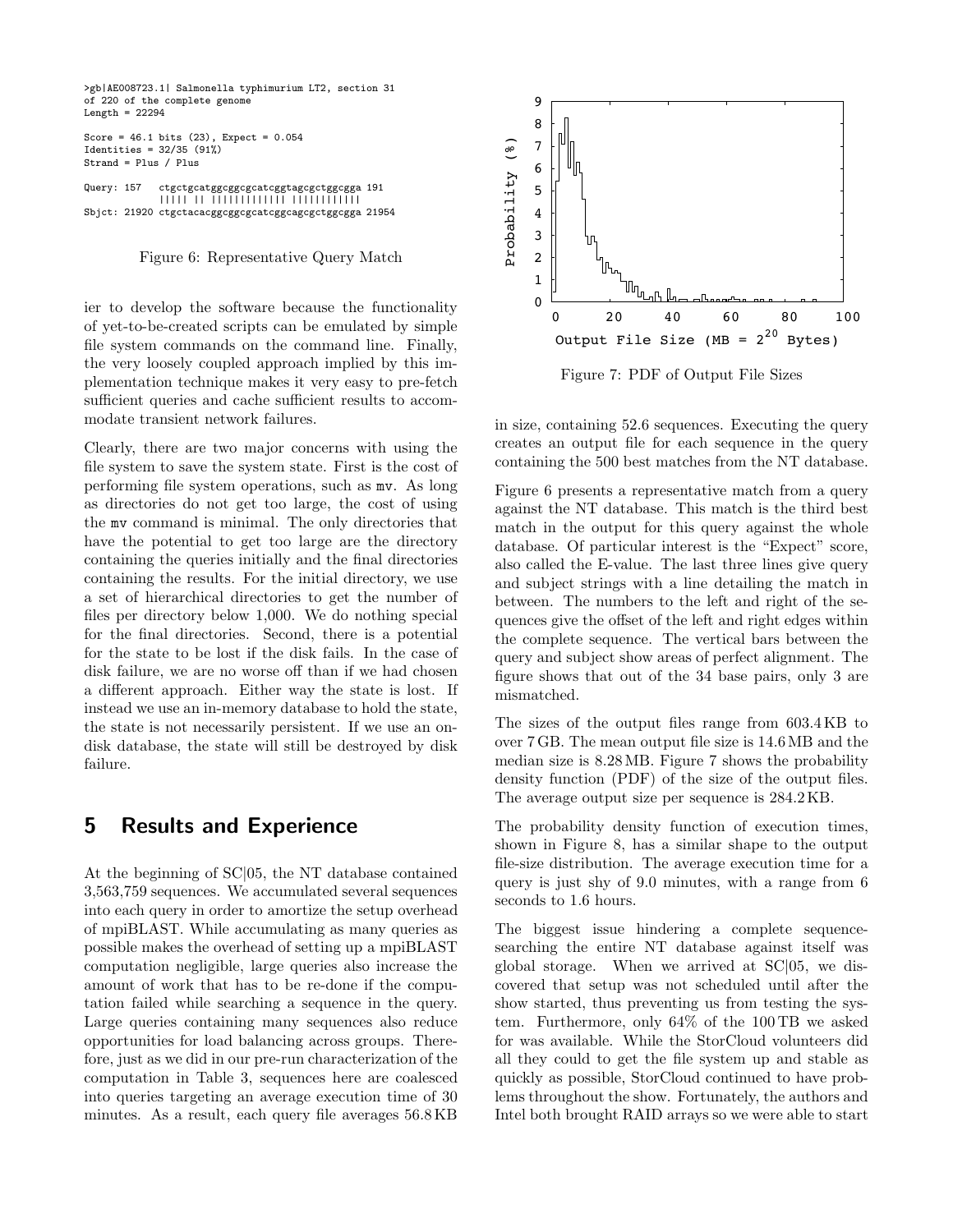

Figure 8: PDF of Execution Time

running earlier than we would have otherwise using the RAID arrays as global storage while we waited for our portion of StorCloud to come on-line (which it finally did on the last day of  $SC|05$ .

In spite of all the difficulties with StorCloud, we successfully sequence-searched approximately 10,000 queries containing about 526,000 sequences or 1/7 of the NT database.

# 6 Lessons Learned and Implications

When we initially envisioned an NT-versus-NT computation in early 2005, the goal was not to create a software infrastructure to support an ad-hoc grid, but to stress-test mpiBLAST while performing computations of benefit to the bioinformatics community. Although we were forced to develop our own infrastructure for the reasons stated earlier, doing so has helped us to understand some of the problems inherent in standing-up a large-scale ad-hoc grid "on the fly."

Many of our design choices proved to be good ones. For example, the choice to use perl scripts to glue existing tools together was crucial to having GreenGene operational during SC|05. If we had attempted to implement the needed functionality directly in  $C$  or  $C++$ , development time would have exceeded the time available. In exchange for faster development, however, we had to tolerate higher utilization on the head nodes.

Another good choice was to use the file system to implement the state machine that records the status of queries in the system. Once again, very little code had to be written to keep track of queries compared with what would have been required had we used a database. Using the file system allowed us to gain restart capability for very little cost.

Additionally, there are several characteristics that we intend to preserve and enhance in the next version of the GreenGene grid software. The first is portability across many platforms. Currently, the software works on Linux and Mac OS X. It should also work on any other Unix-based platforms. In order to execute on Windows, we would need to find semantically equivalent ways of manipulating the file system. The second is to retain the simplicity and lightweight nature of the implementation to support agile development and facilitate rapid deployment. The third is to further flesh out the implementation of hierarchical scheduling and to ensure that all fault-tolerance issues have been handled. Finally, we need to make the scripts more generic so that computations other than BLAST can be run. It is likely that making the scripts more generic will also require modifications to how the scripts operate since not all computations are as decoupled as sequence search.

# 7 Conclusion

The goal of this endeavor was to perform an all-to-all comparison of the sequences in the NT database to provide critical information to the biology community. Using resources donated for the week of SC|05, we assembled the GreenGene ad-hoc grid whose software architecture was based on five scripts totaling 458 lines of commented perl code. While a series of storage infrastructure problems prevented us from completely achieving our goal, we ran mpiBLAST on the GreenGene adhoc grid and successfully computed alignments for over half a million sequences.

In assembling the resources for GreenGene, we were unable to take advantage of existing grid frameworks, primarily because they were not available on nearly 75% of our resources. Instead, we developed an "ad-hoc grid framework" using commonly available Unix commands. Beside contributing a prototype of a framework for a computational grid spanning the continental United States, our experience serves as a use-case and provides insight on the issues involved in standing up large heterogeneous grids spanning many administrative domains. Finally, this work has resulted in the identification of particularly hard BLAST queries that likely have some special significance to biologists since long execution times and large outputs imply that the target sequence is highly similar to a large portion of the database. The hard queries can also be used to further the development of high-performance sequence-search software.

While the resources that formed GreenGene have returned to the donating organizations, the goal of sequencing the NT database against itself remains. As fu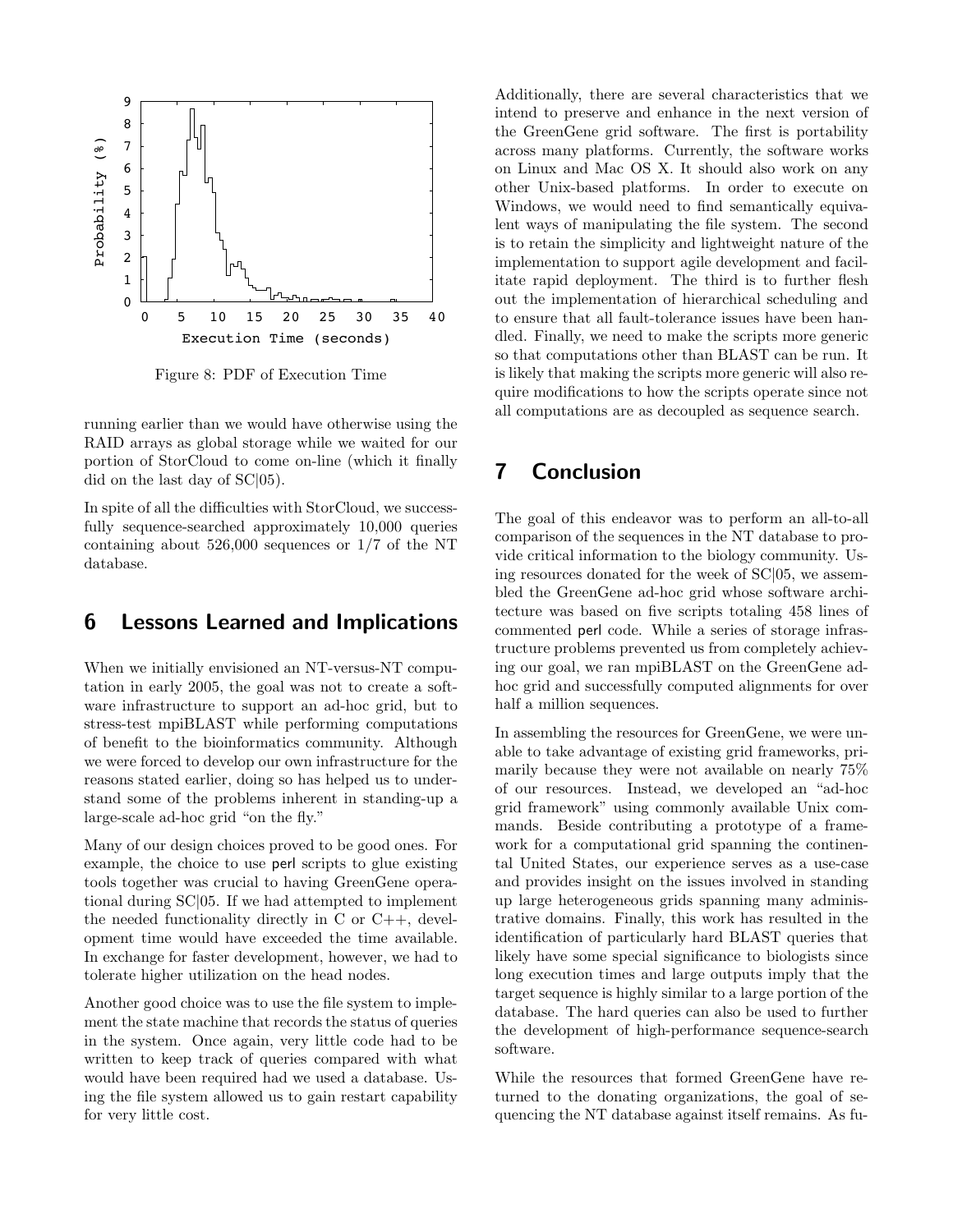ture work, an improved characterization of the resource requirements of queries is needed in order to increase predictability of resource usage in parallel BLAST and improve the successful scheduling of queries on computational resources. In the longer term, we hope to generalize the framework so that it can be more automated and reusable.

### 8 Acknowledgments

This effort would not have been possible without the time, effort, and equipment support of many people and institutions. First, we thank the following people who facilitated this endeavor: Erv Blythe, Jeff Crowder, Terry Herdman, Dennis Kafura, Judy Lilly, and Srinidhi Varadarajan (Virginia Tech); Julio Facelli (University of Utah); Mike Gustus, Tung Nguyen, and Patti Yamakido (Panta Systems); Rick Crowell (Foundry Networks); and the SC|05 StorCloud volunteers and vendors. Second, we recognize the invaluable technical contributions of Clark Gaylord, Peter Haggerty, Kevin Shinpaugh, Bill Sydor, and Geoff Zelenka (Virginia Tech); Guy Adams, Wayne Bradford, Martin Cuma, Julia Harrison, Brian Haymore, and Sam Liston (University of Utah); Ted Barragy and Dancil Strickland (Intel); Rusty Benson, Jason Chang, and Steve Sporzynski (Panta Systems); and Nagiza Samatova (ORNL).

This work is supported in part by a DOE ECPI Award (DEFG02-05ER25685), and Xiaosong Ma's joint appointment between NCSU and ORNL.

### References

- Altschul, S., Gish, W., Miller, W., Myers, E., and Lipman, D. 1990. Basic Local Alignment Search Tool. Journal of Molecular Biology 215, 403–410.
- Altschul, S. F., Madden, T. L., Schaffer, A. A., Zhang, J., Zhang, Z., Miller, W., and Lipman, D. J. 1997. Gapped BLAST and PSIBLAST: A New Generation of Protein Database Search Programs. Nucleic Acids Research 25, 3389–3402.
- BARROSO, L., DEAN, J., AND HÖLZLE, U. 2003. Web Search for a Planet: The Google Cluster Architecture. IEEE Micro 23, 2.
- Bjornson, R., Sherman, A., Weston, S., Willard, N., and Wing, J. 2002. TurboBLAST(r): A parallel implementation of BLAST built on the TurboHub. In International Parallel and Distributed Processing Symposium.
- The NCBI Handbook (BLAST Output: 1. The Traditional Report). http://www.ncbi.nlm.nih.gov/ books/bv.fcgi?rid=handbook.section.615.
- BRAUN, R., PEDRETTI, K., CASAVANT, T., SCHEETZ, T., BIRKETT, C., AND ROBERTS, C. 2001. Parallelization of Local BLAST Service on Workstation Clusters. Future Generation Computer Systems 17, 6 (Apr), 745–754.
- Camp, N., Cofer, H., and Gomperts, R. 1998. High-throughput BLAST. Tech. rep., SGI, Sep.
- Carns, P., Ligon III, W., Ross, R., and Thakur, R. 2000. PVFS: A Parallel File System For Linux Clusters. In Proceedings of the 4th Annual Linux Showcase and Conference.
- Chi, E., Shoop, E., Carlis, J., Retzel, E., and RIEDL, J. 1997. Efficiency of Shared-Memory Multiprocessors for a Genetic Sequence Similarity Search Algorithm . Tech. rep., University of Minnesota.
- DARLING, A., CAREY, L., AND FENG, W. 2003. The Design, Implementation, and Evaluation of mpi-BLAST. In Cluster World Conference & Expo and the 4th International Conference on Linux Cluster: The HPC Revolution 2003.
- Dumontier, M., and Hogue, C. W. 2002. NBLAST: A Cluster Variant of BLAST for NxN Comparisons. BMC Bioinformatics 3, 13 (May), 271–282.
- EPCC Sun Data and Compute Grids Project Status Update. http://www.sun.com/ products-n-solutions/edu/events/archive/ hpc/2003presentations/heidelberg/GRID05 Ratna Abrol.pdf.
- EPCC Using Sun Grid Engine and Globus to Schedule Jobs Across a Combination of Local and Remote Machines. http://www.epcc.ed.ac.uk/sungrid/ DISSEMINATION/Regensburg-2002-04.ppt.
- FENG, W. 2003. Green Destiny  $+$  mpiBLAST = Bioinfomagic. In 10th International Conference on Parallel Computing (ParCo).
- Folding@home. http://folding.stanford.edu/.
- Foster, I., and Kesselman, C. 1997. Globus: A Metacomputing Infrastructure Toolkit. International Journal of Supercomputer Applications 11, 2, 115– 128.

Gans, J., 2005. Personal Communication.

Growth of GenBank: 1982–2004. http://www.ncbi. nim.hih.gov/Genbank/genbankstats.html.